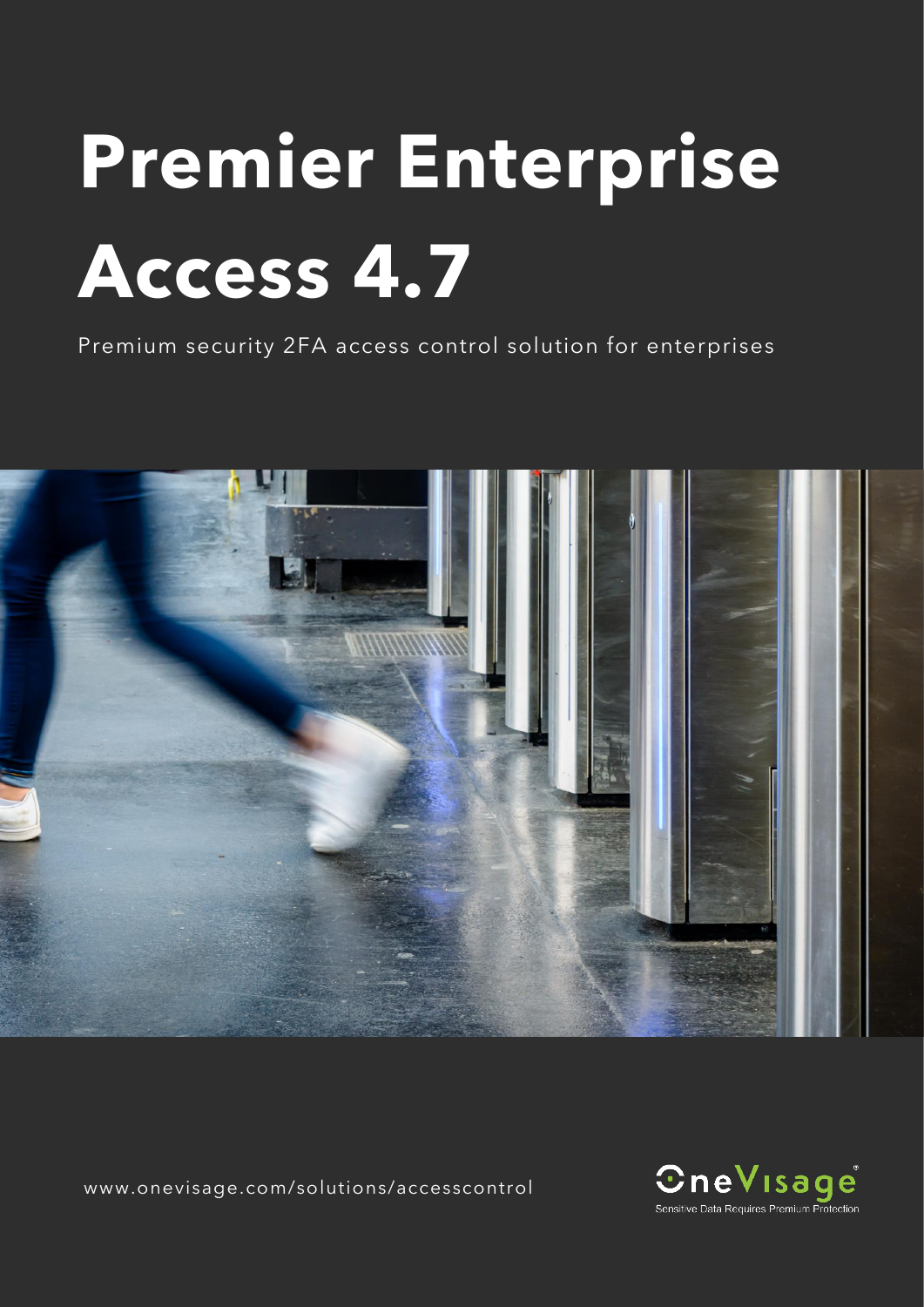## **Premier Enterprise Access**

Premier Enterprise Access is a 2-factor authentication software solution that secures access control for enterprises, corporates, and large organizations.

The solution is first to bring 2-factor authentication based on dematerialized badges and 3D facial verification. The solution supports various hardware platforms and is interoperable with multiple door readers/systems without requiring a technician to wire a single cable.

Premier Enterprise Access suits well for enterprises and large organizations who want addressing the needs of premium security, frictionless experience, data privacy & protection compliance and cost savings.



#### **Premier Enterprise contactless & hands-free access journey**

- 1. Biometric kiosk detects mobile application via Bluetooth Low Energy (or NFC, QR)
- 2. Biometric kiosk securely reads User ID & biometric hash from mobile app.
- 3. User looks at kiosk 1-2 seconds to perform a local 3D facial verification
- 4. Kiosk sends verification result to mobile app. via Bluetooth Low Energy
- 5. Mobile app. presents badge ID to door reader via Bluetooth Low Energy
- 6. Door system verifies badge authorization and opens door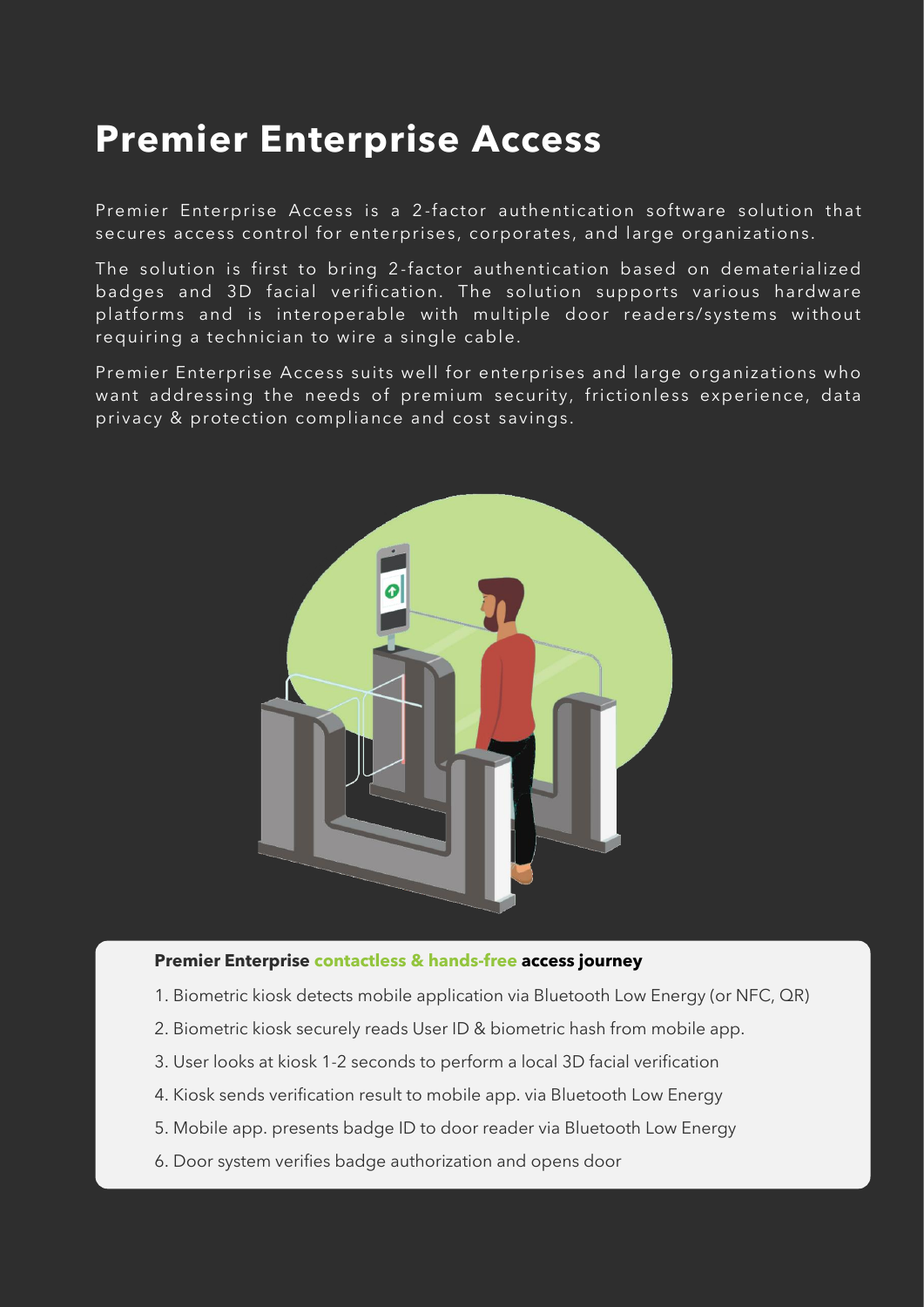## **WHY PREMIER**

## **ENTERPRISE ACCESS?**



#### **Ultimate enterprise-grade security**

NFC/RFID badges are not that secure and rely on the assumption that if a device or token is authenticated, then the User is somehow authenticated. This is a false statement as badges can be easily exchanged, stolen, lost, or even duplicated.

By adding 3D facial biometry as a second factor, Premier Enterprise Access now offers true security to enterprises . The solution is 100% resilient to photo or video deep-fake presentation attacks and implements end-to-end ZERO Trust concept such as encrypted communication data, no personal data, no biometric database, no authentication server.

#### **Streamlined access control experience**

Just present yourself at the gate, look a second at the biometric kiosk and get in. Premier Enterprise Access has been designed to work in tough environments re gardless of the lighting conditions and ethnical groups, for both indoor and outdoor uses, from 5° to 45° Celsius or -20° to +50° Celsius *(\*depending on the hardware and 3D camera selected)*.

But nowadays, enterprises require extending access controls to many other services such as parking access, elevators, shared printers, employee's lockers, cafeteria payments or company nursery access .

Thanks to Premier Enterprise Access multi-services support, enterprises can now easily and remotely manage all their access control services across their premises and around the globe with only one solution.

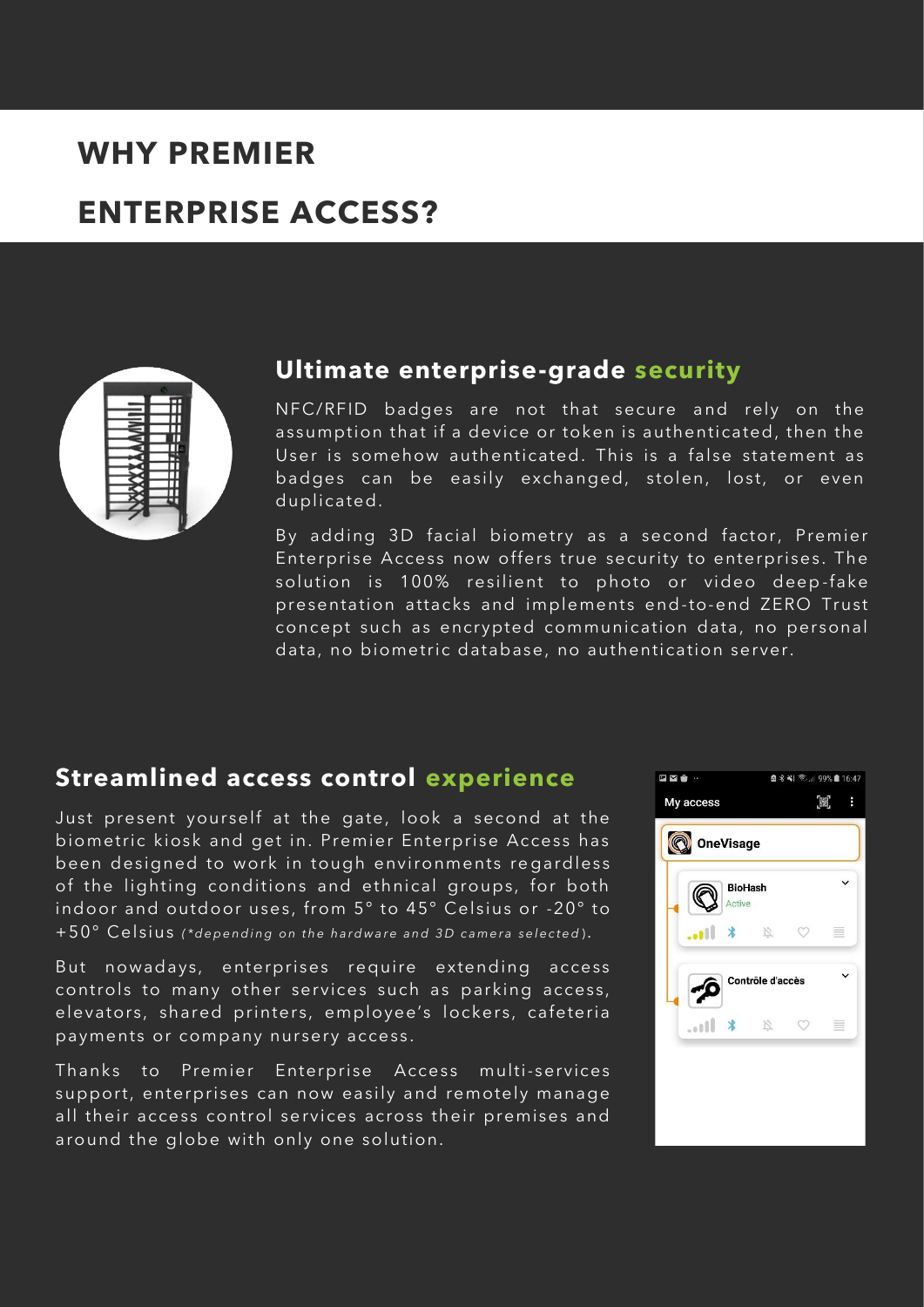

#### **Total data privacy & protection**

Premier Enterprise Access is first in the enterprise identity market to have been designed with total data privacy and protection.

The solution complies with the strictest privacy & protection laws and standards\*, including CNIL directive 2019\_001 article 7 - biometric template "type 1" and GDPR article 25 where the biometry is only stored into the User's device. Unlike all other alternatives in the market, Premier Enterprise Access does not use any biometry database or connect to any authentication server.

\* *P r e m i e r E n t e r p r i s e A c c e s s F I D O 2 l e v e l 1 c e r t i f i c a t i o n o n r o a d m a p 2 0 2 2*

#### **Unrivaled universality & versatile architecture**

Premier Enterprise Access kiosk software runs on nearly any hardware (x86 or ARM v8-64 core architecture) and platforms (Windows 10/IoT, Linux, Android) and supports most common Structured Light or Time-of-Flight 3D cameras available in the market.

Depending on the door reader to support Bluetooth Low Energy (BLE) and which enterprise mobile wallet is used, Premier Enterprise Access biometric kiosk hardware can be installed instantaneously by just plug-in the kiosk to an electricity outlet, without requiring a technician to wire a single cable between the kiosk and the door reader.

As enterprise mobile wallets are regular mobile application available on AppStore and Play Store (e.g Pack ID by Orange Business Services), IT administrator can easily manage Users and mobile devices with their legacy Mobile Device Management (MDM) solution.

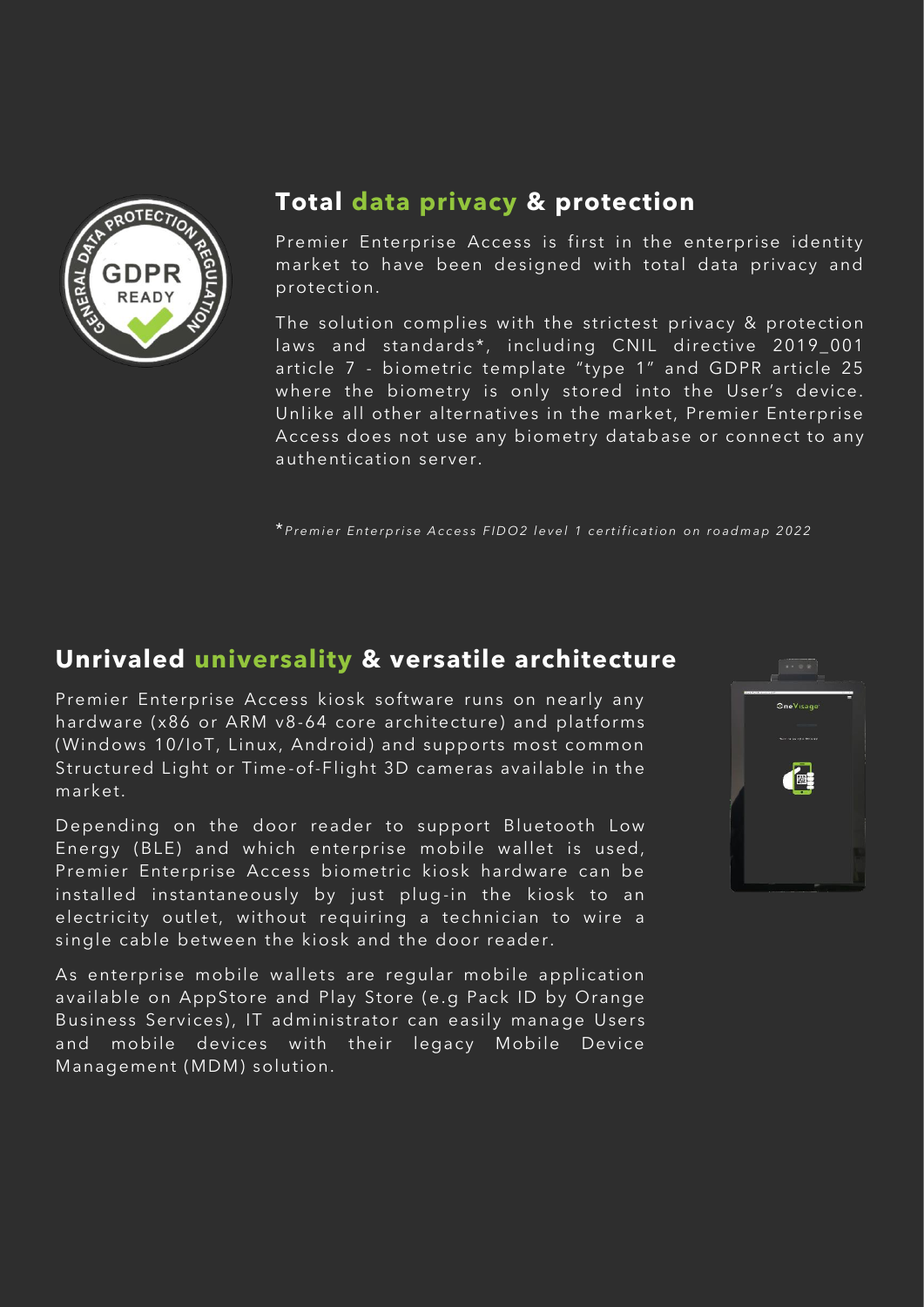## **A WIDE CHOICE OF**

## **BIOMETRIC KIOSK HARDWARE CONFIGURATIONS**

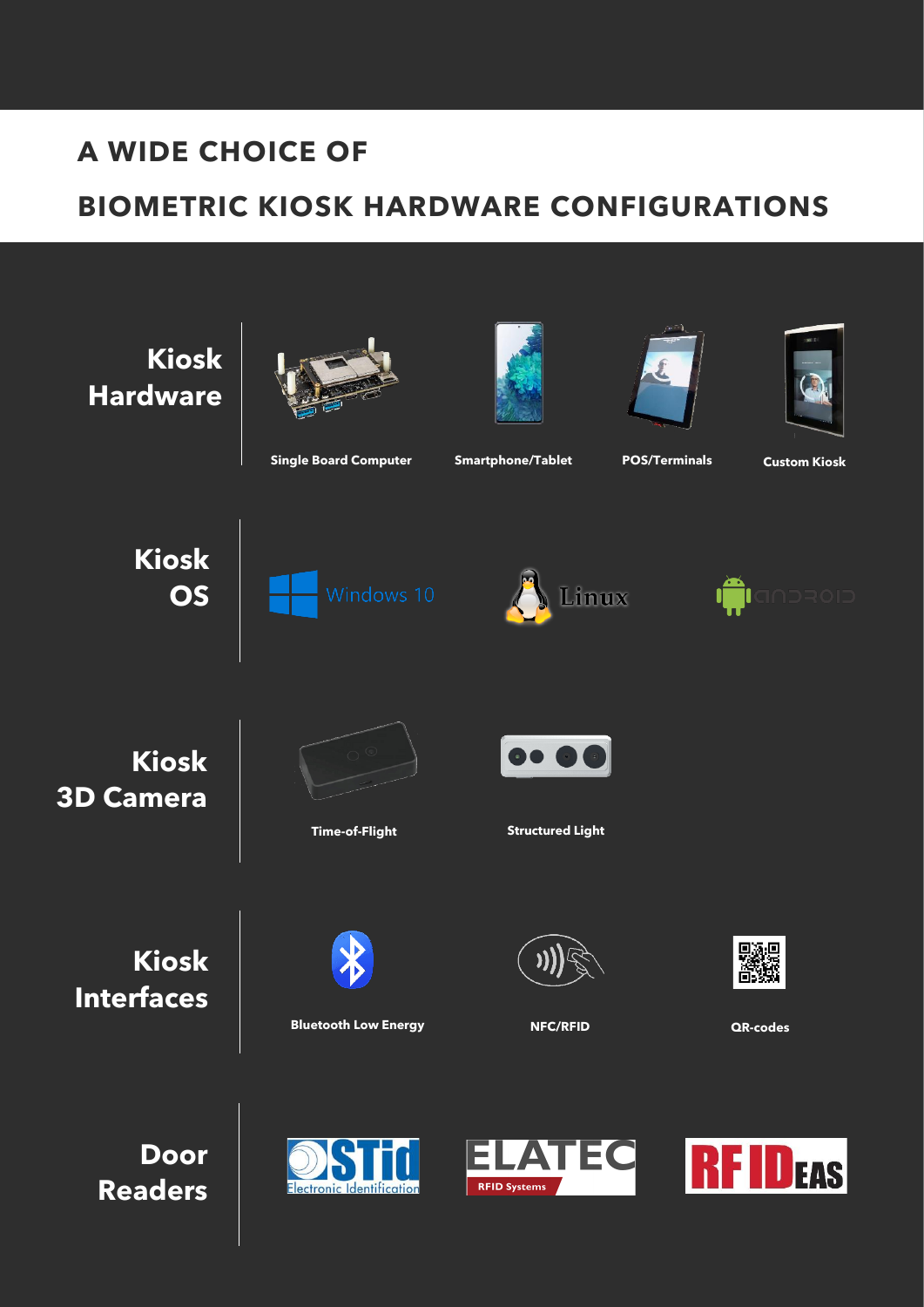# **COMPLIANT**

## **READERS**

**BLE Readers**







ARC1S-BLE TWN4 MULTITECH 3 BLE WAVE ID for PACKID

**NFC /RFID Readers**



**QR Readers**

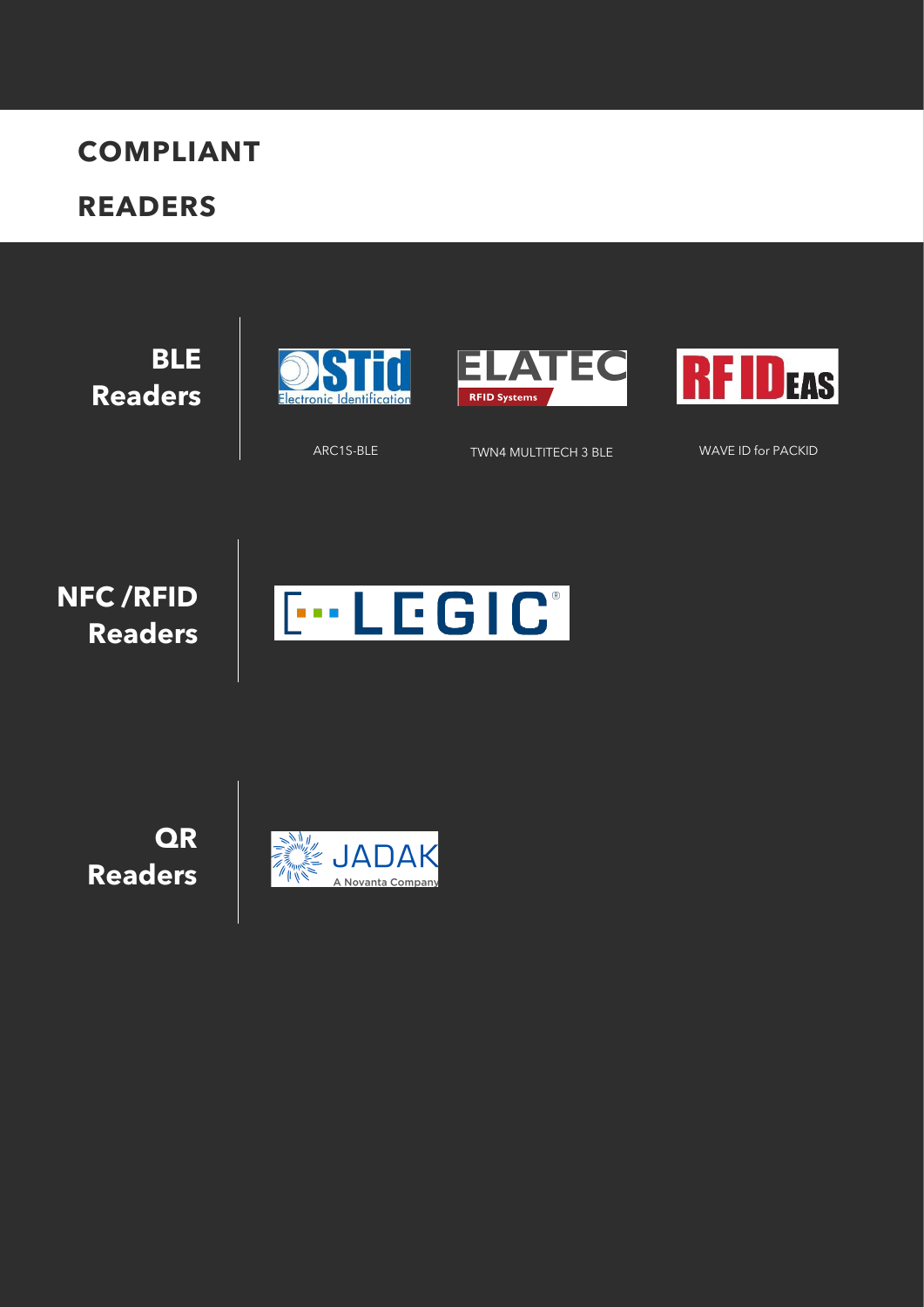## **MULTI-SERVICES**

## **ENTERPRISE MOBILE WALLETS (iOS & Android)**

**PackID** by OBS